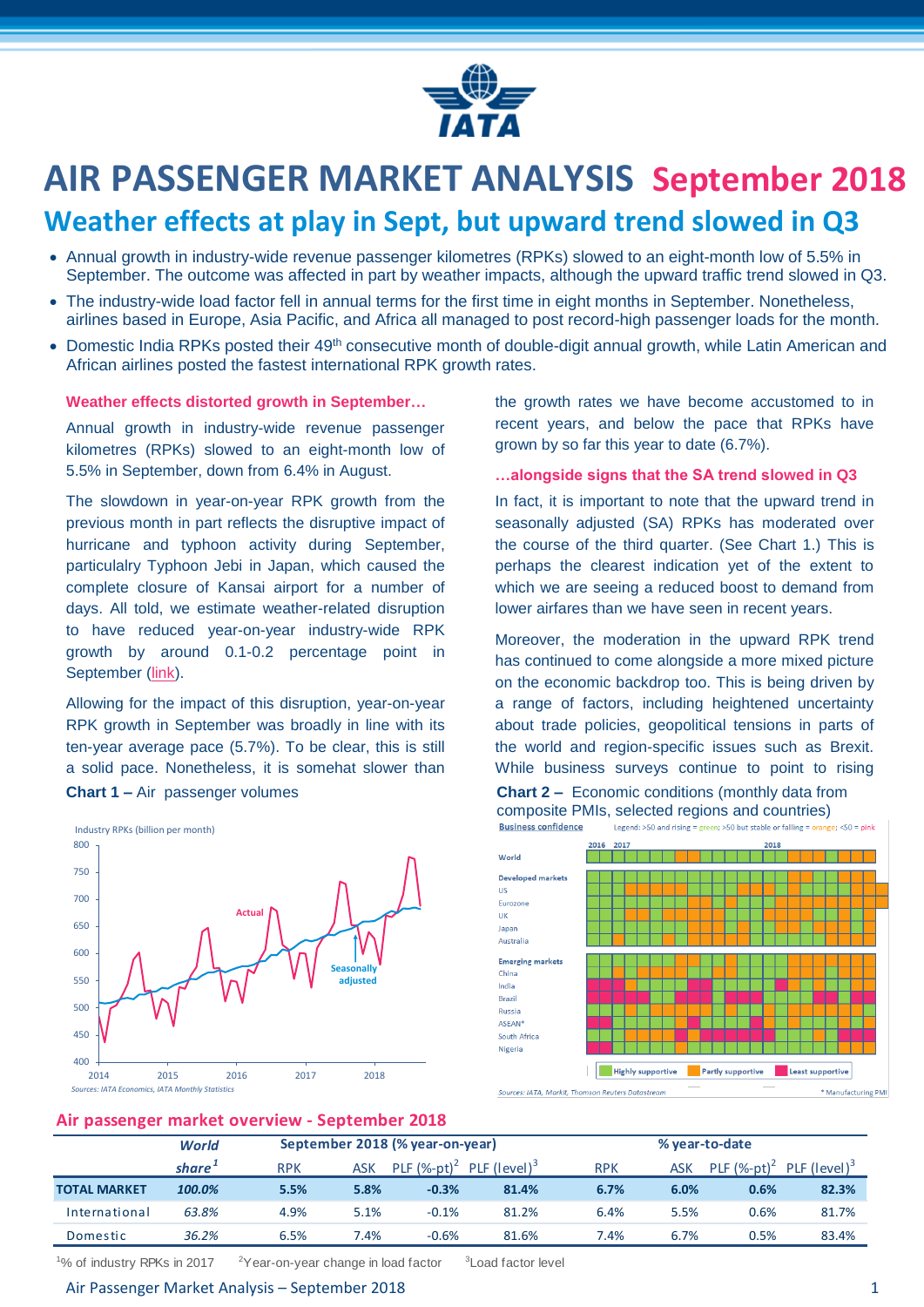economic activity in most of the world, economic conditions are less supportive today than they were in late-2017, for example. (See Chart 2, previous page.)

The global composite Purchasing Managers' Index (PMI) is still consistent with solid rates of industry-wide RPK growth over the coming months, in the region of 6%. (See Chart 3.) However, as we have noted before, the indicator appears to rule out a significant or sustained acceleration in industry-wide RPK growth between now and the end of 2018.

**Chart 3 –** Air passenger volume growth and global composite business confidence measure



*Sources: IATA Economics, IATA Monthly Statistics, Markit*

#### **Load factor falls in annual terms in September**

Industry-wide available seat kilometres (ASKs) grew by 5.8% year-on-year in September. As a result, the industry-wide passenger load factor fell in annual terms for the first time in eight months (0.3 percentage point relative to the record-September high that was recorded last year). That said, airlines based in Europe, Asia Pacific, and Africa still all managed to post record load factors for the month of September. (See Chart 4.)



#### **Chart 4 –** Passenger load factors by region

# **International RPK growth slows in most regions**

Year-on-year growth in industry-wide international RPKs slowed to 4.9% in September. (See Chart 5.)

**Chart 5 –** International passenger traffic growth by airline region of registration





#### **Latin American airlines top the growth chart…**

The two smallest regions in terms of international RPKs flown – Africa and Latin America – posted the fastest annual growth in September.

Indeed, airlines based in Latin America topped the international growth chart for the first time in four months (7.0%). RPKs have continued to stage a modest recovery from the softness seen during the summer, which coincided with the general strikes seen in Brazil. The current growth rate is broadly in line with its five-year average pace (7.4%).

#### **…ahead of African airlines**

Meanwhile, year-on-year RPK growth of 6.0% in September was enough to keep African airlines in the top two for the fourth month in a row. While such growth was a slight deceleration from August, the bigger picture is that the upward SA demand trend remains strong, and annual RPK growth is still ahead of its five-year average (4.9%). As we have noted before, this is set alongside an increasingly challenging economic backdrop for the continent's largest economies, with South Africa reentering recession in Q2 and a moderation in business confidence in Nigeria in recent months. (Again, see Chart 2, previous page.)

#### **Weather disruption most visible in Asia Pacific**

We estimate that the net impact of typhoons to have subtracted between 0.3 and 0.6 percentage point from year-on-year international RPK growth for airlines based in Asia Pacific in September [\(link\)](https://www.iata.org/publications/economics/Reports/Note-Assessment-typhoons-EastAsia-September.pdf). Accordingly, while annual growth slowed to 5.4% in September, the 'true' pace of growth could have been closer to 6%.

In any case, the upward trend in passenger traffic remains very strong, supported by structural changes, including ongoing rises in living standards in the region, as well as network changes that translate into time savings and ultimately stimulate demand.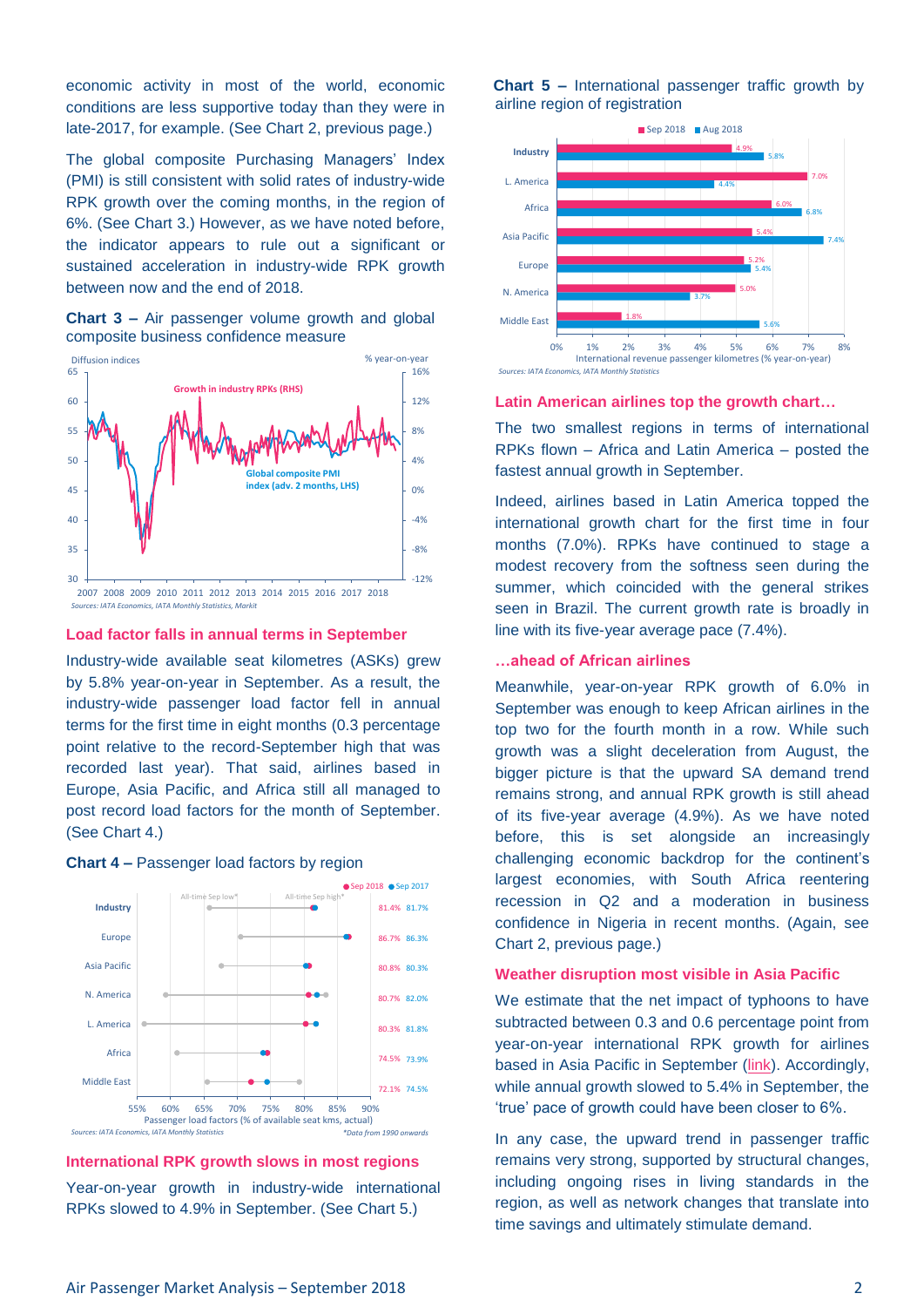#### **European traffic trend has moderated markedly**

European airlines flew 5.2% more international RPKs in September 2018 than they did in the same month last year. However, most of this growth occurred in late-2017 and early-2018: passenger volumes are currently trending upwards at a more moderate 2% annualized rate, consistent with recent mixed signs on the economic backdrop in the region.

#### **Ongoing robust upward trend in North America**

Strong momentum in the US economy has helped to underpin a pick-up in international passenger demand for North American airlines. Carriers based in the region flew 5.0% more international FTKs in September compared with September 2017 – some way above the five-year average pace (3.7%).

#### **Middle Eastern carriers post the slowest growth**

Meanwhile, year-on-year growth in international RPKs flown by airlines based in the Middle East fell to a four-month low of 1.8% in September. As in previous months, the current volatility in the annual growth rate mainly reflects developments a year ago than a marked change in the ongoing moderate upward trend. Recall that the region's airlines have been impacted by a number of policy measures and geopolitical tensions in recent years, including the ban on portable electronic devices and travel restrictions.

#### **Modest deceleration in domestic RPK growth**

Annual growth in domestic RPKs slowed to 6.5% in September, from 7.5% in August. (See Chart 6.)





#### **Typhoon Jebi took a big toll in Japan in Sept…**

We estimate that around one-fifth of this deceleration was accounted for by the significant disruption caused by Typhoon Jebi in Japan last month – most notably at Kansai airport. Domestic Japan RPKs fell by 5.0% in year-on-year terms in September. Nonetheless, the key point is that this impact is likely to have been temporary, and we expect to see a bounce-back in the October growth rate.

#### **…while growth slowed sharply in China too**

Weather-related disruption may also have played a limited role in the slowdown in annual RPK growth in China in September too (to 9.3%, from 14.7% in August). However, it's important to note that the SA upward trend has slowed over the past six months, alongside ongoing signs that trade tensions are starting to weigh on economic activity.

#### **India tops the growth chart once again**

India topped the domestic chart once again, with its 49<sup>th</sup> consecutive month of double-digit growth (19.8%). The already very strong upward trend in traffic has strengthened in recent months. As we have noted before, domestic expansion is being supported structural changes, including ongoing rises in living standards, as well as large increases in the number of airport connections within the country. The latter translates into time savings and has a similar stimulatory impact on demand as reductions in fares.

#### **Strong upward RPK trend in Russia…**

Domestic Russia RPKs have also continued to trend upwards strongly in SA terms. Year-on-year growth in domestic Russia RPKs remained in double-digit territory in September (11.1%).

#### **…alongside solid momentum in the US too**

The strong economic backdrop in the US is continuing to help to drive robust growth in domestic passenger volumes. Year-on-year growth in domestic RPKs rose to 6.2% in September, from 5.2% in August, and well above the five-year average pace (4.3%).

#### **Domestic Brazil RPKs continuing to recover**

Annual growth in domestic Brazil RPKs fell to a sixmonth low in September (to 3.5%, from 4.4%). However, as was the case last month, developments in the current annual growth rate mainly reflect strong growth in the year-ago period rather than any slump at present. Indeed, while the economic backdrop remains challenging, the recovery in domestic passenger traffic from the low reached in early-2016 has continued.

#### **Another month of moderate growth in Australia**

Year-on year growth in domestic RPKs fell to 0.9% in September, from 1.7% in the previous month. The bigger picture is that RPKs have now broadly tracked sideways in SA terms over the past year or so.

> IATA Economics [economics@iata.org](mailto:economics@iata.org) 6 th November 2018